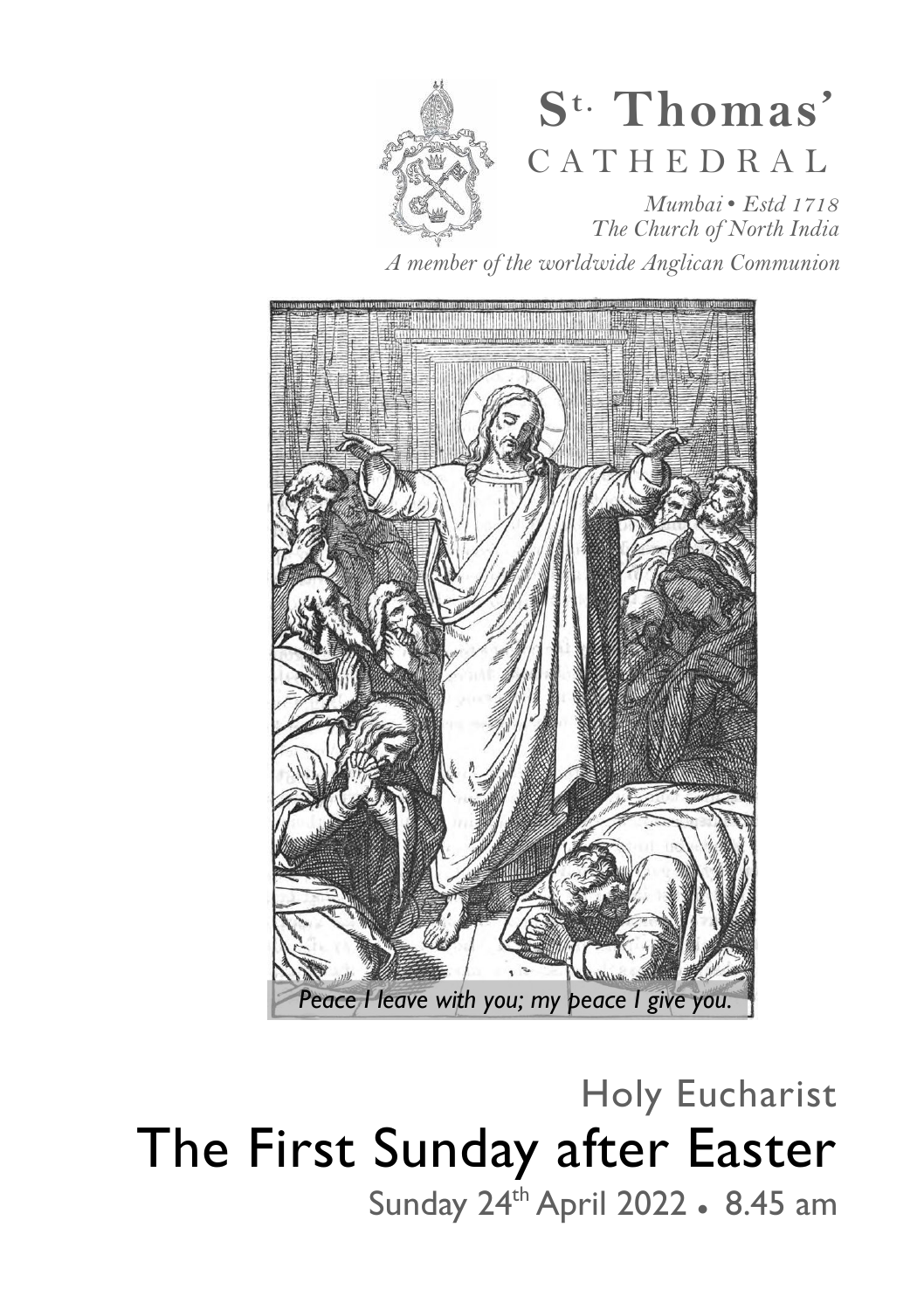# **Welcome to St Thomas' Cathedral for this service**

*Get out of the house!* 

It's been one week since Easter, one week since the chaos and excitement, one week since the empty tomb, one week since our first "Alleluia. Christ is risen. The Lord is risen indeed. Alleluia." .......and the disciples are still in the same place they were Easter night, behind the same locked doors.

I wonder, one week after Easter, what has Christ's resurrection done for us? Resurrection takes time. It is not a one-time event. It's something that we grow into. It's a way of being and a life to be lived. By the grace of God we evolve into resurrected people through our relationships and the circumstances of our lives.

The fact of the empty tomb is the starting point for the resurrection story.

We know Doubting Thomas but let's not forget Confessing Thomas. *"My Lord and my God!"* with those words Thomas has recognized and named a new relationship. Somewhere between Doubting Thomas and Confessing Thomas is the story of resurrection in Thomas' life.

What are the doors that are locked in your life?

He steps into the midst of our house, through the locked doors, and breathes peace and life into us. And that breath of peace is the key that unlocks the door. Let it give you the hope, courage, and strength to unlock and open the doors of your life, and then get out of the house.

Please use hand sanitiser on the way in and out. ▼ Please take this order of service with you to reflect on the prayers and readings and as a reminder of your visit. *kindly do not leave this booklet behind* 

*Bank details to make your online offering and payment of subscription.* 

*Name:* Society of St Thomas' Cathedral *Account no.:* 917010054452406 *Bank:* Axis Bank Ltd *Branch: Fort, Mumbai - 400 001*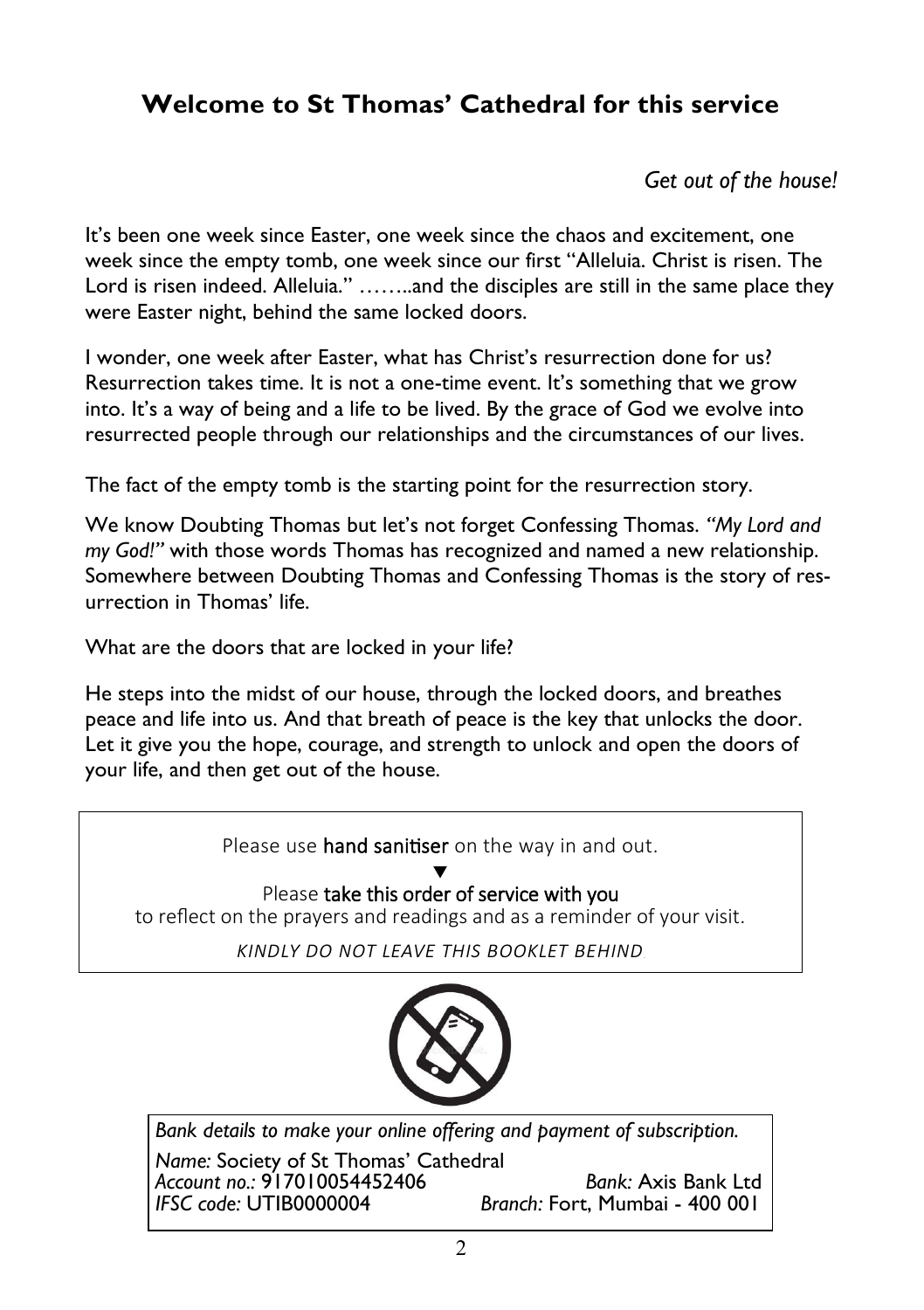# Order of Service

The congregation is asked to join in all text printed in **bold**.

# The Gathering

Voluntary

"An Easter Alleluya" Gordon Slater (1896 - 1979)

*All keep silence and prepare for worship.* 

Introit *Sung by the choir* 

 *Alleluia, alleluia, give thanks to the risen Lord! Alleluia, alleluia, give praise to His name.* 

Spread the good news through all the earth, Jesus has died and has risen:

D. Fishel, *arr.* N. Warren

#### *All STAND*

# Opening Acclamation

*Led by the Presbyter from the West Door* 

|           | Presbyter Alleluia. Christ is risen.                     |
|-----------|----------------------------------------------------------|
| Αll       | He is risen indeed. Alleluia!                            |
| Presbyter | At the name of Jesus every knee shall bow.               |
| All       | Alleluia!                                                |
| Presbyter | Let every tongue confess that Jesus Christ is Lord.      |
| Αll       | Alleluia!                                                |
| Presbyter | Lord Jesus Christ, you are the King of heaven and earth; |
| Αll       | we worship you.                                          |

*All join in singing the hymn.*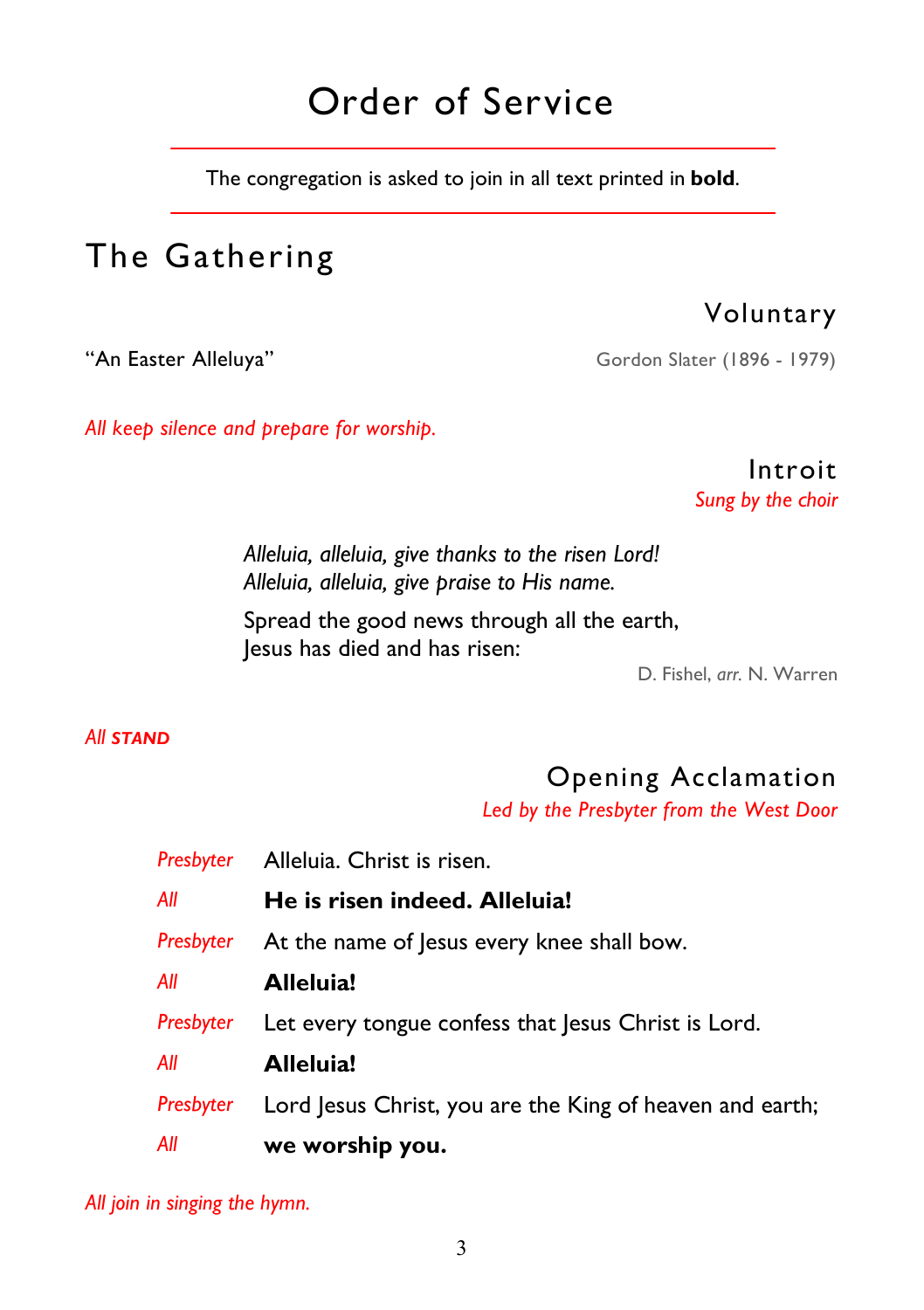**Ye holy choirs, ye sons of light, Celestial powers and orders bright, Sing to Jesus, alleluya! Let earth his festival proclaim; Ye people, magnify his Name! Alleluya, alleluya, alleluya, alleluya, alleluya!**  <sup>2</sup>**Now let high heaven his triumph cry! He lives, and man no more shall die; Alleluya, alleluya! No more shall death's dark reign oppress; Thy Victor's power, O grave, confess! Alleluya, alleluya, alleluya, alleluya, alleluya!**  <sup>3</sup>**Glory, O risen Lord and praise To thee shall all creation raise; Alleluya, alleluya!** 

 **To thee, O Father, and to thee,** 

 **O Spirit, glory ever be!** 

 **Alleluya, alleluya, alleluya, alleluya, alleluya!** 

*Words:* Frederick B. Macnutt (1873 - 1949) *Tune:* LASST UNS ERFREUEN Melody from 'Geistliche Kirchengesäng', 1623

*Please be SEATED*

*Follow the readings and the Order of Service for the Lord's Supper in The Book of Common Prayer (refer page numbers)*.

*The hymns can be found in the English Hymnal*.

The Collect for Purity | *page 350* 

*All say together*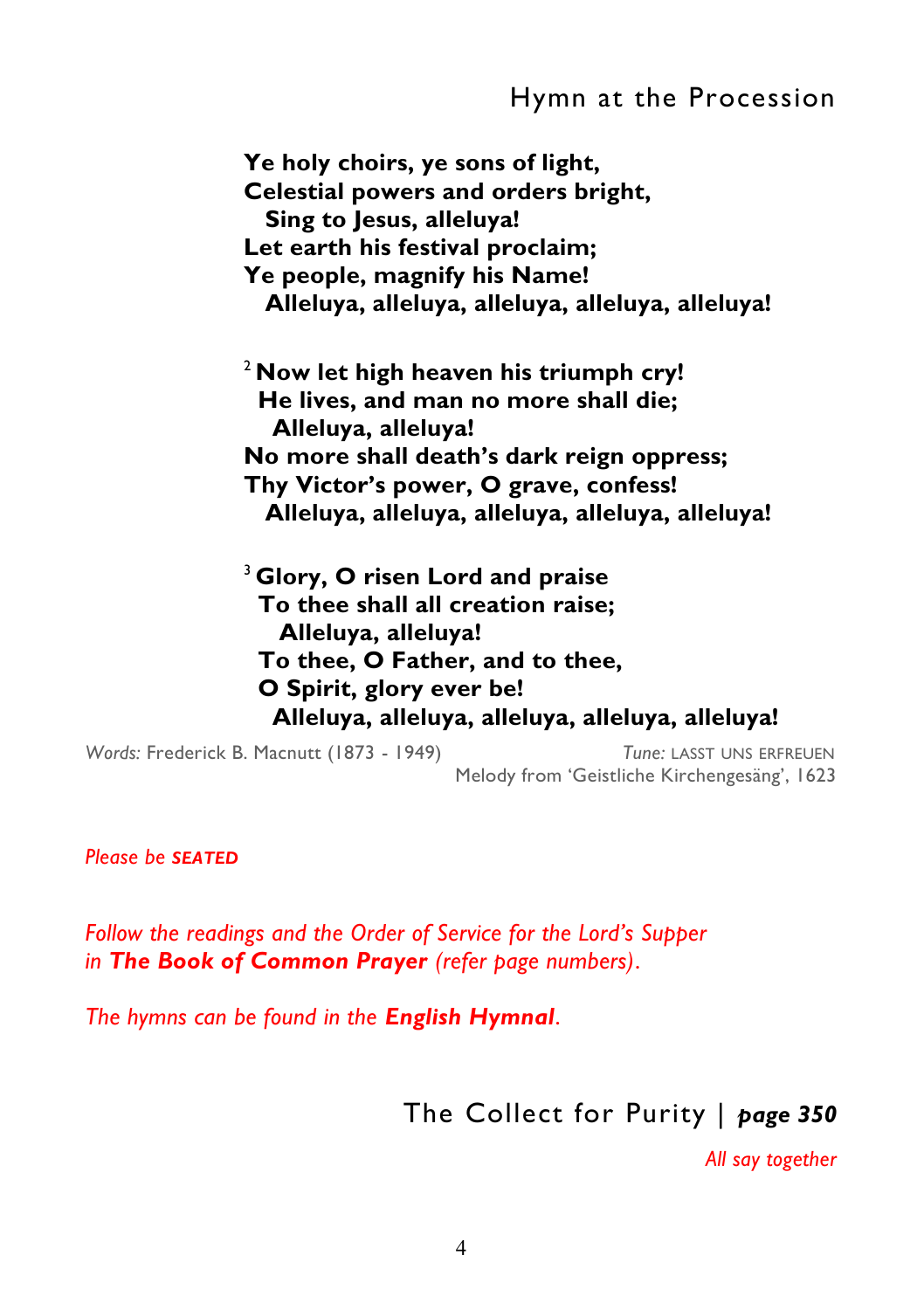# The Liturgy of the Word

The Collect for the Day | *page 494* 

*Read by the Presbyter* 

## Old Testament Reading | *page 494*

A reading from the Book of the Prophet Ezekiel chapter 37 verses 1 to 10.

*At the conclusion of the reading:*  This is the word of the Lord. *All* **Thanks be to God***.* 

#### Psalm *Sung by the choir to a chant by Garrett*

Psalm 126 ● *In convertendo* 

WHEN the Lord turned again the captivity of Sion : then were we like unto them that dream.

 $2$  Then was our mouth filled with laughter : and our tongue with joy.

 $3$  Then said they among the heathen : The Lord hath done great things for them.

 $4$  Yea, the Lord hath done great things for us already : whereof we rejoice.

 $5$ Turn our captivity, O Lord : as the rivers in the south.

 $6$ They that sow in tears : shall reap in joy.

 $^7$  He that now goeth on his way weeping, and beareth forth good seed : shall doubtless come again with joy, and bring his sheaves with him.

| All STAND. | Glory be to the Father, and to the Son,                |
|------------|--------------------------------------------------------|
|            | and to the Holy Ghost;                                 |
|            | as it was in the beginning, is now, and ever shall be: |
|            | world without end. Amen.                               |

*Please be SEATED.*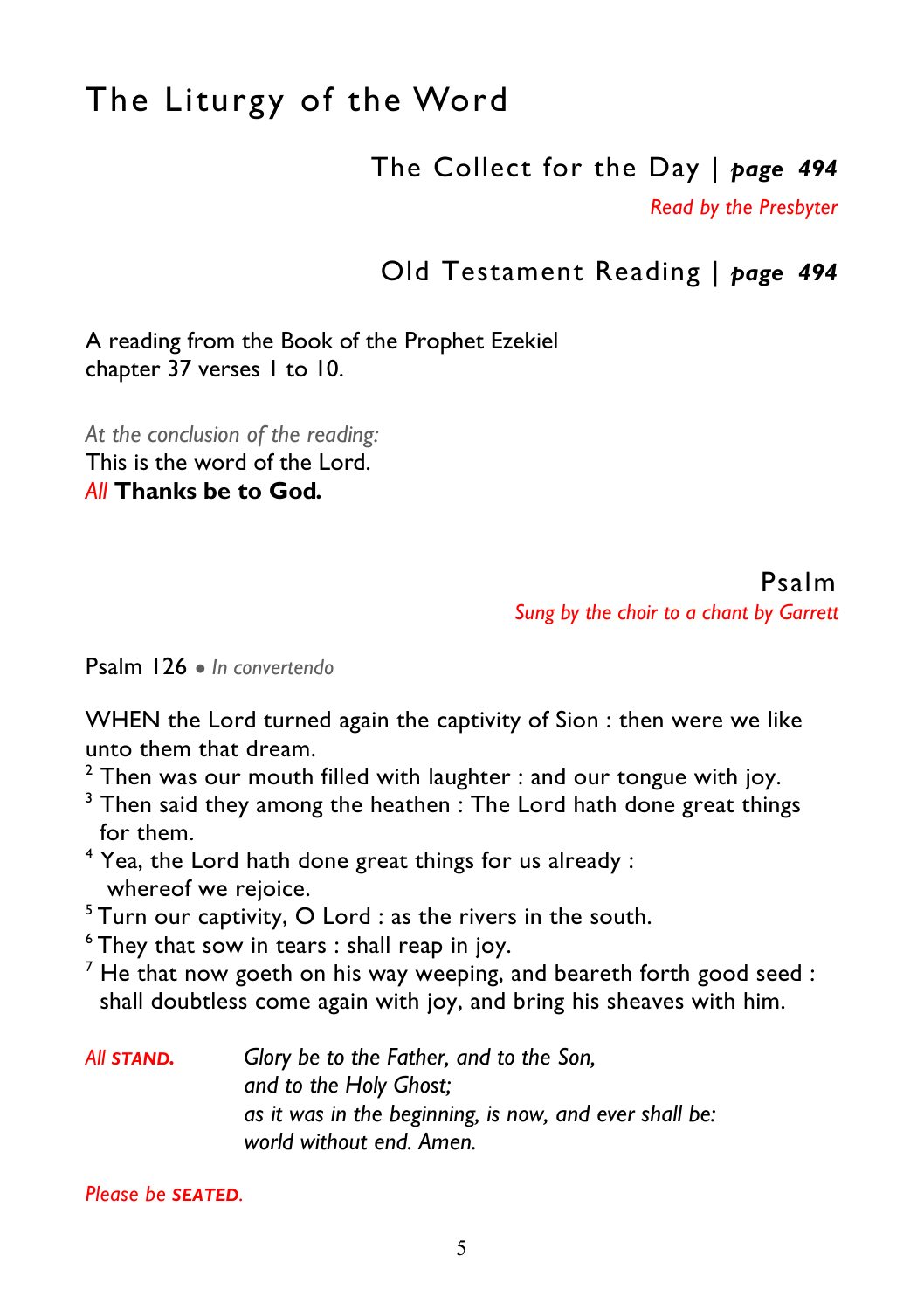# The Epistle | *page 495*

A reading from the first letter of John chapter 5 verses 4 to 12.

*At the conclusion of the reading:*  This is the word of the Lord. *All* **Thanks be to God***.* 

*All STAND and join in singing the gradual hymn.* 

#### Gradual Hymn | *# 135*

Love's redeeming work is done *Tune:* SAVANNAH

*Remain STANDING for the Gospel.* 

## The Gospel of Christ | *page 495*

| Cantor    | Alleluia, alleluia, alleluia.                                      |
|-----------|--------------------------------------------------------------------|
| All       | Alleluia, alleluia, alleluia.                                      |
|           | I am the first and the last, says the Lord, and the<br>living one; |
|           | I was dead, and behold I am alive for evermore.                    |
|           | Alleluia, alleluia, alleluia.                                      |
| Gospeller | The Lord be with you.                                              |

*All* **And also with you.** 

Hear the Gospel of our Lord Jesus Christ according to St. John 20. 19 - 23.

#### *All* **Glory be to Thee, O Lord.**

*At the end of the Gospel:* 

| <b>The Gospeller</b> | This is the Gospel of Jesus Christ. |
|----------------------|-------------------------------------|
| All                  | Praise be to Thee, O Christ.        |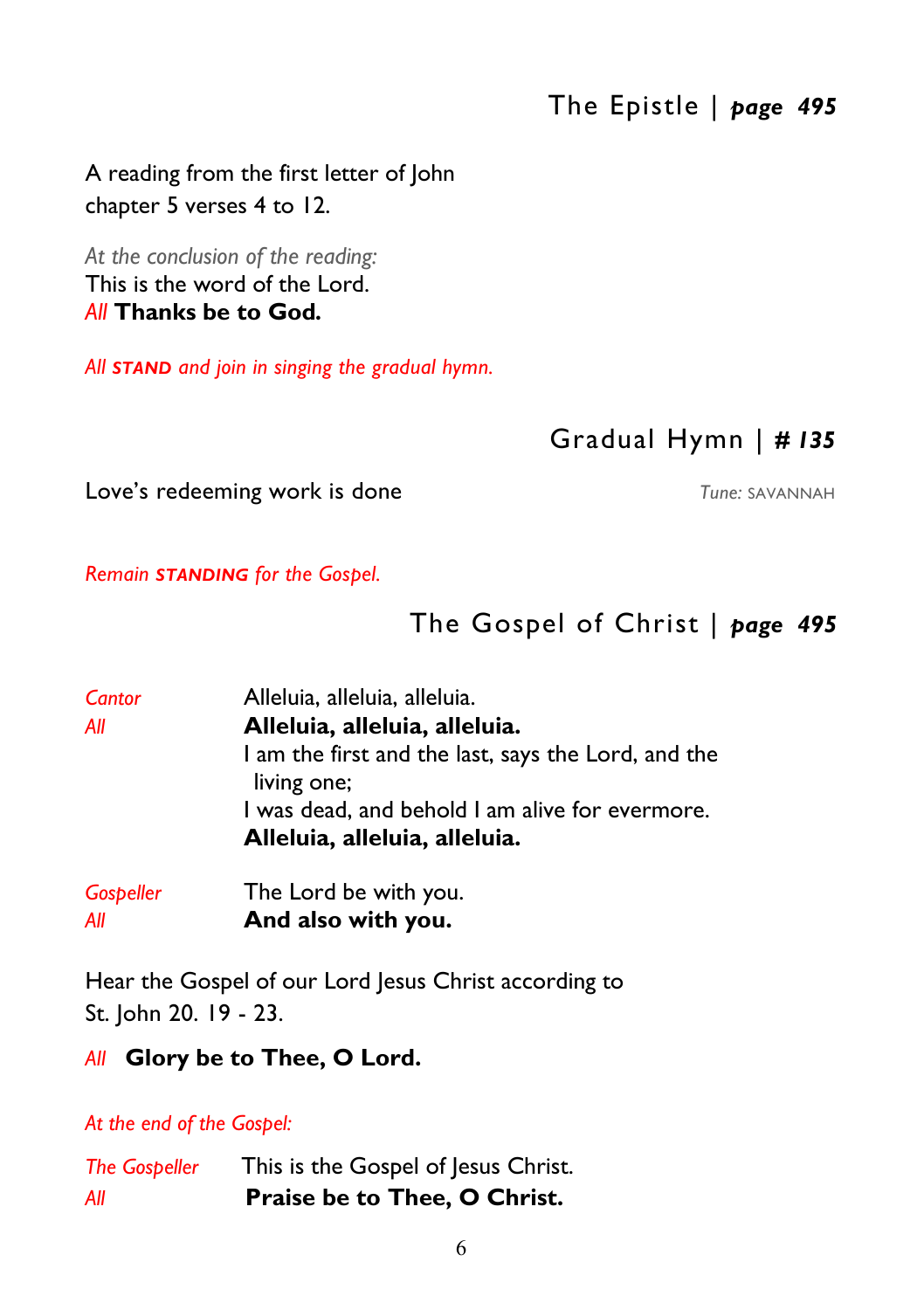*Remain STANDING for the Creed, all reciting together* 

The Nicene Creed | *Page 354* 

*Please be SEATED.* 

#### Sermon

The Revd Avinash Rangayya

# The Liturgy of the Sacrament

*All STAND.* 

#### The Peace

*The Celebrant offers a greeting of peace.*

| Celebrant | The risen Christ came and stood among his disciples and |
|-----------|---------------------------------------------------------|
|           | said, 'Peace be with you.'                              |
|           | Then were they glad when they saw the Lord.             |
|           | Alleluia. Alleluia.                                     |
|           | The peace of the risen Christ be always with you        |
| All       | and also with you. Alleluia.                            |

*While remaining in your place, share the sign of peace with a namaste with your neighbour.* 

*All STAND and join in singing the hymn. At this time an offering will be received for the ministries of the Cathedral. Thank you for your generosity.* 

## Preparation of the Table

## Hymn at the Offertory | *# 128 omit v. 2*

At the Lamb's high feast we sing<br>
Tune: SALZBURG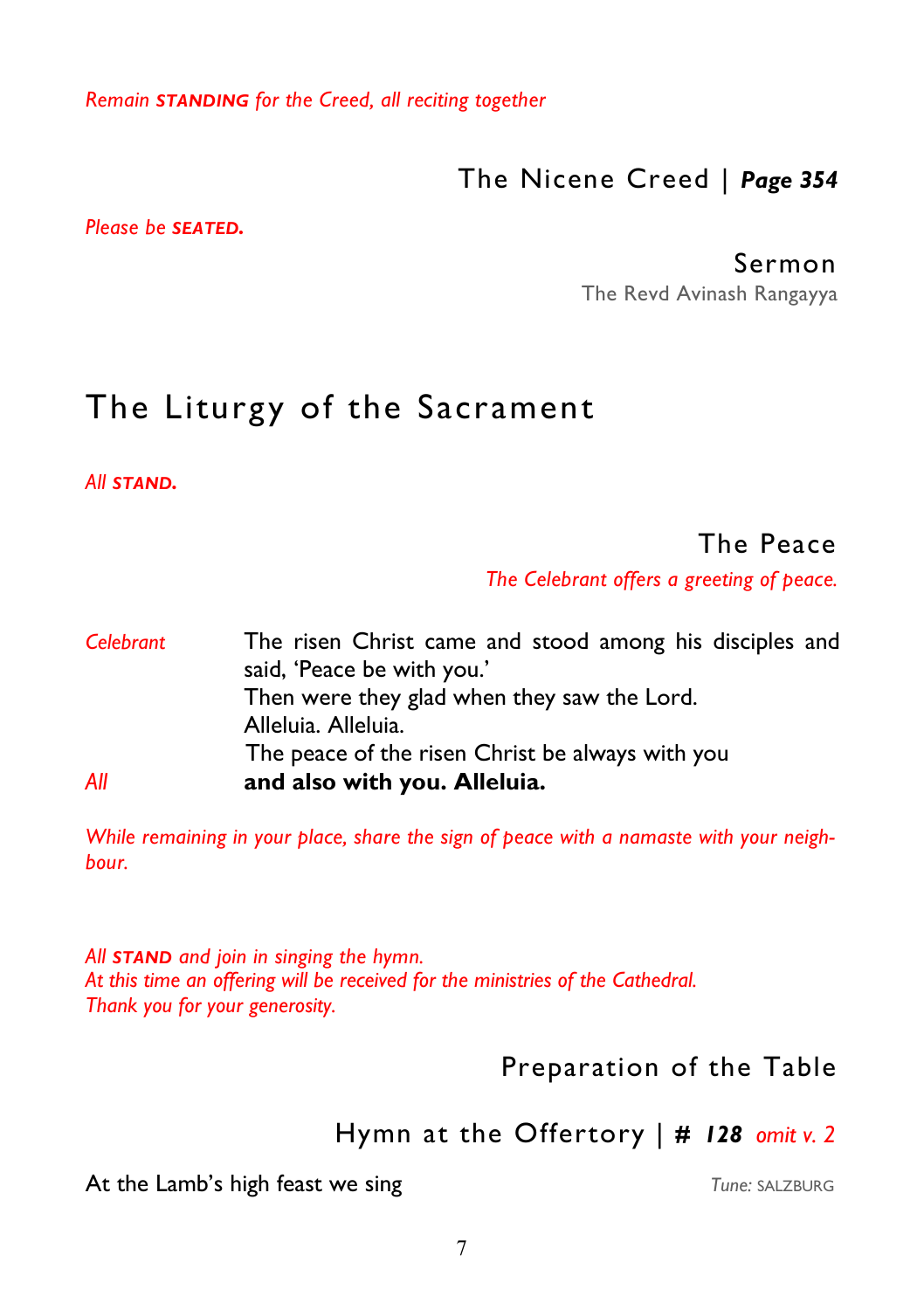*Please be SEATED.* 

## The Intercession | *page 358*

# The Preparation for Communion | *page 361*

## The Consecration | *page 363*

The Communion | *page 368* 

*Communicants are requested to leave space on either side of them when they receive Communion.* 

*While seated, we sing* 

## Hymn at the Communion | *# 302*

And now, O Father, mindful of the love *Tune: UNDE ET MEMORES* 

The Thanksgiving | *page 371* 

*All STAND and sing.* 

Gloria in Excelsis | *page 371* 

#### The Blessing *The Presbyter*

God the Father, by whose love Christ was raised from the dead, open to you who believe the gates of everlasting life. And the blessing of God almighty, † the Father, the Son and the Holy Spirit, be among you and remain with you always. **Amen.**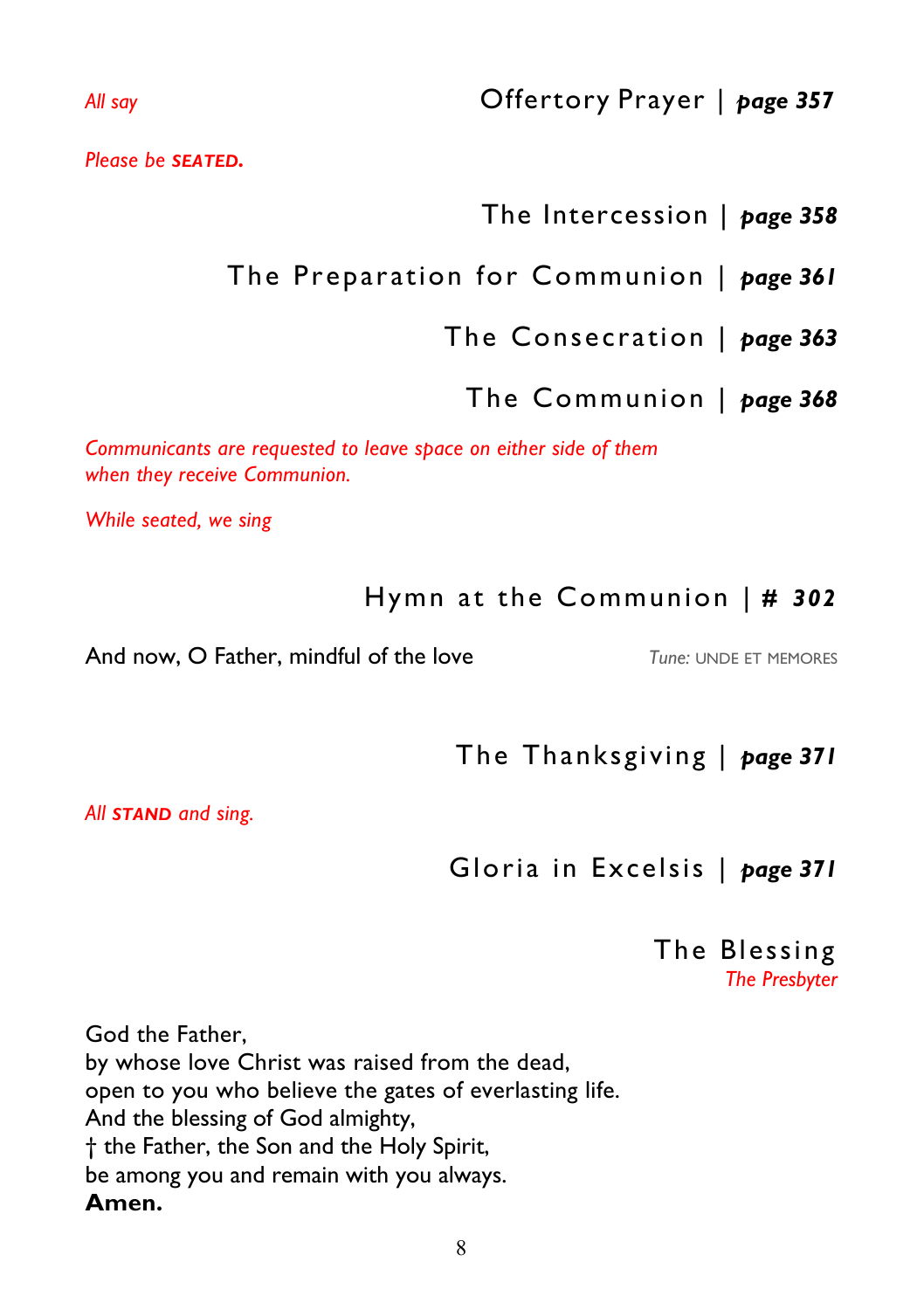## Hymn at the Closing

**Thine be the glory, risen, conquering Son; endless is the victory Thou o'er death hast won. Angels in bright raiment rolled the stone away, kept the folded grave-clothes where Thy body lay.**  *Thine be the glory, risen, conquering Son; endless is the victory Thou o'er death hast won.*

<sup>2</sup>**Lo, Jesus meets thee, risen from the tomb; lovingly He greets thee, scatters fear and gloom; let His church with gladness hymns of triumph sing, for her Lord now liveth; death hath lost its sting.** *Thine be the glory, risen, conquering Son;* *endless is the victory Thou o'er death hast won.*

<sup>3</sup> **No more we doubt Thee, glorious Prince of life! Life is nought without Thee; aid us in our strife; make us more than conquerors, through Thy deathless love; bring us safe through Jordan to Thy home above.** *Thine be the glory, risen, conquering Son;* *endless is the victory Thou o'er death hast won.*

*Words:* Edmund Budry *Tune:* MACCABEUS G. F. Handel (1685 - 1759)

> Dismissal *From the West Door the Presbyter says*

He is not here. He is risen. Go in peace to love and serve the Lord. Alleluia, alleluia.

#### *All* **In the name of Christ. Amen. Alleluia, alleluia.**

## Postlude

Festal flourish Gordon Jacob (1895 - 1984)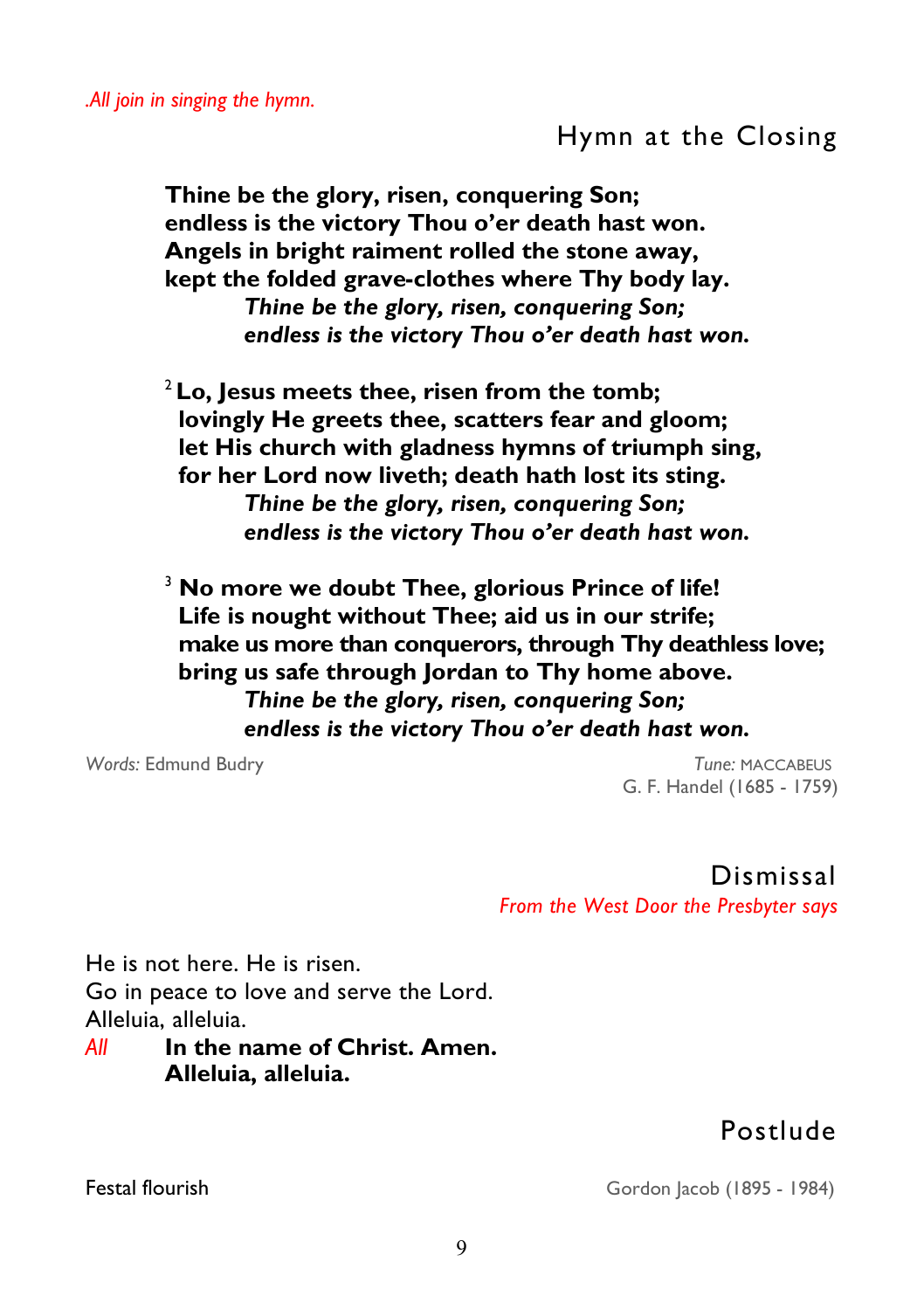#### **Birthdays this week**

*May God bless you abundantly.* 

Rajathi Moses (26), Deborah Baker (30)

#### **Wedding Anniversaries this Week**

*Be blessed with love, joy and companionship all the years of your life.* 

Mani & Annie Thomas (25), Vijaya & Mukul Gupte (26), Premanand & Supriya Telgote (29)

# Prayer Requests & Announcements

#### *Your prayers are requested for...*

† an end to the pandemic.

*.* 

- † peace to be restored between Russia and Ukraine.
- † all senior citizens in our congregation and those who are house-bound.
- † all pupils who will be appearing for their board examinations from next week; especially remembering the pupils of the Cathedral & John Connon School.
- † the ministry of the *Women's Fellowship for Christian Service (WFCS)*.
- † in the Diocese, St Christopher's Church and the Revd Sunil Awale.
- † the *Church of North India's* Diocese of Sambalpur and the Rt Revd Pinuel Dip.
- † the *Church of South India's* Diocese of Dornakal and the Rt Revd Padma Rao Kodirekka.

† in the *Anglican Communion*, the Church in Papua New Guinea and the Most Revd Nathan Ingen.

 Contributing towards flowers in the sanctuary is a beautiful way to remember loved ones and give thanks for blessings. You can approach the Presbyter if you would like to do so.

*The Resurrection Story in Songs* 

#### **'The Day He Wore My Crown'**

#### *By the Stop-Gaps Choral Ensemble*

*(Conductor - Alfred D'Souza)*

Saturday 7th May 2022 ● 7pm at St Thomas' Cathedral

*All are welcome*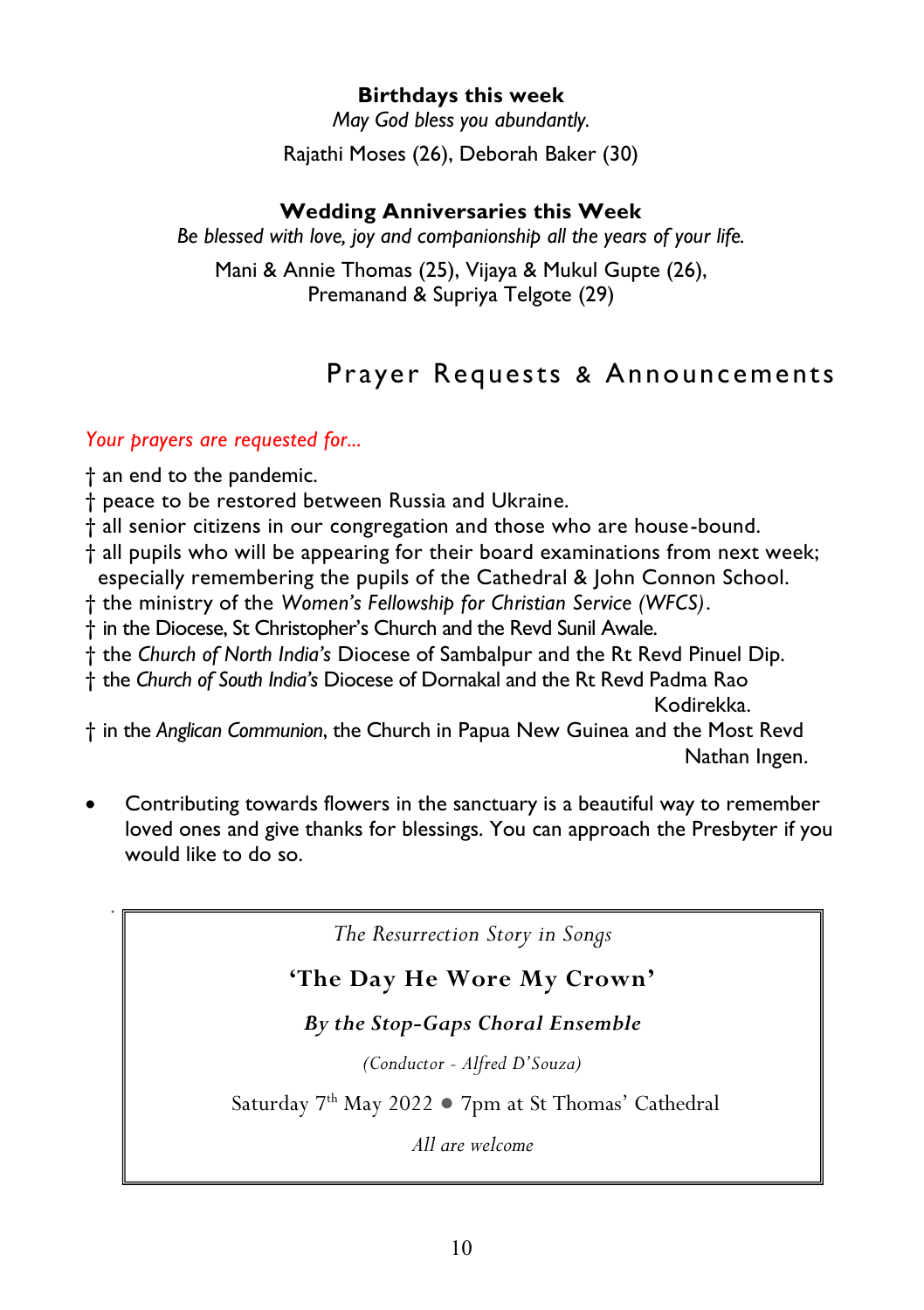#### *Eastertide – Celebrating the Season*

The Great Fifty Days of Eastertide form a single festival period in which the tone of joy created at the Easter Vigil is sustained through the following seven weeks, and the Church celebrates the gloriously risen Christ:

> Triumphant in his glory now, his sceptre ruleth all, earth, heaven and hell before him bow, and at his footstool fall. (*Fulbert of Chartres*)

The lit Paschal Candle stands prominently in church for all the Eastertide services. The Alleluia appears frequently in liturgical speech and song; and white or gold vestments and decorations emphasize the joy and brightness of the season. On the fortieth day there has from the late fourth century been a particular celebration of Christ's ascension (this year 26<sup>th</sup> May). He commissions his disciples to continue his work, he promises the gift of the Holy Spirit, and then he is no longer among them in the flesh. The ascension is therefore closely connected with the theme of mission. The arrival of the promised gift of the Holy Spirit on the day of Pentecost (this year 5<sup>th</sup> June) completes and crowns the Easter Festival.



This order of service is printed on sustainably-produced paper. Worship material has been drawn from the Book of Common Prayer; and https://www.churchofengland.org. Some material in this service is copyright: Common Worship © 2000 The Archbishops' Council and Common Worship. The reflections on the text from the Gospel of John is from: [https://interruptingthesilence.com/ b](https://interruptingthesilence.com/)y the Revd Mike Marsh, St Philip's Episcopal Church, Uvalde, Texas